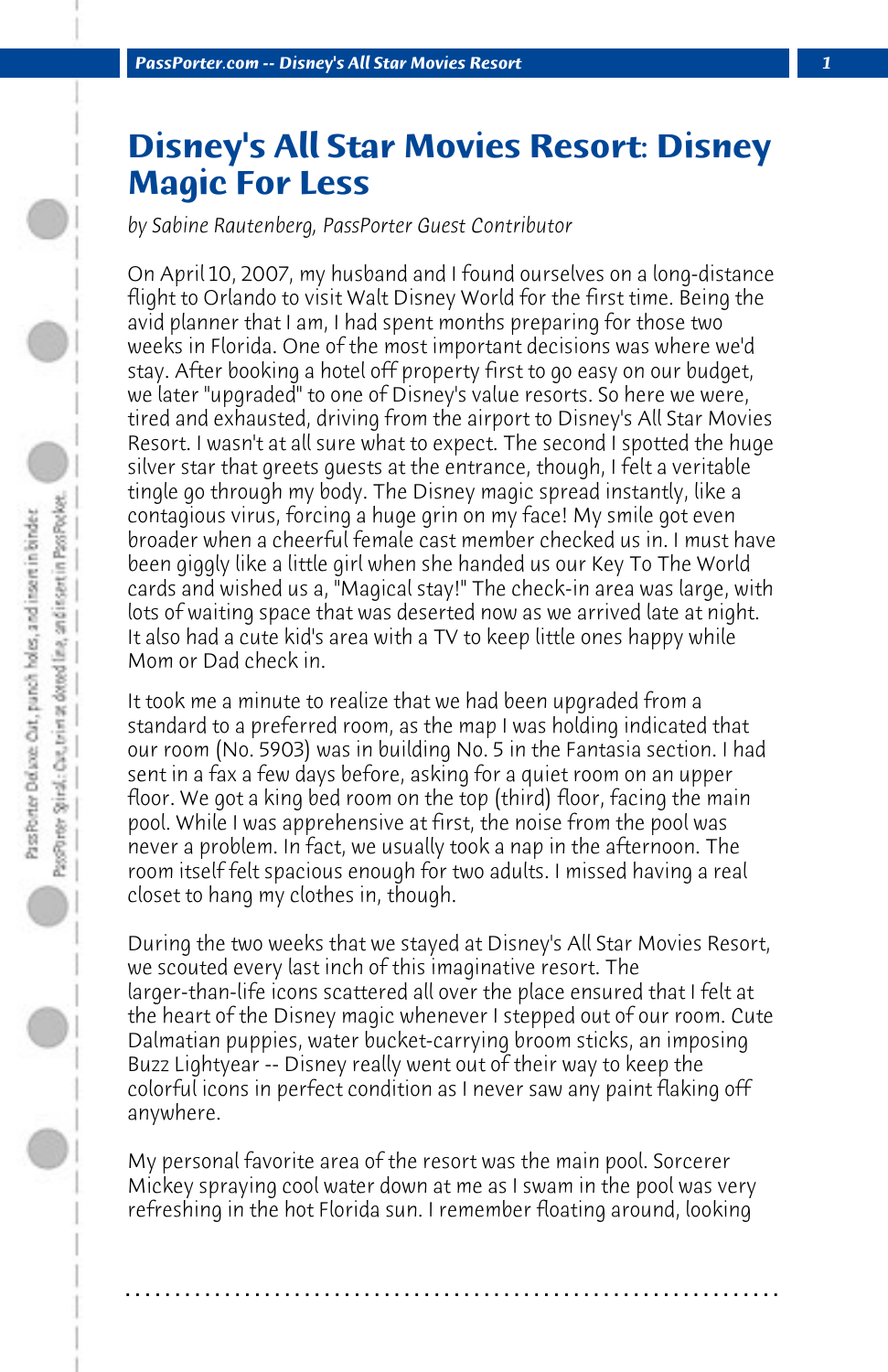up at the clear blue sky and wishing this perfectly peaceful moment would never end. Peaceful it was, despite the fact that I was surrounded by screaming, happy kids thoroughly enjoying themselves. The lifeguards at the pool were very observant, keeping an eye on things at all times. While the quiet pool in the Mighty Ducks section of the resort seemed appealing as well, I stayed away from that area mainly due to the fact that the larger-than-life hockey masks scared me no end.

Whenever we heard a rumble in our bellies, we headed straight to the large World Premiere Food Court. Even though we did experience a lot of table service meals at Walt Disney World during our stay, we never missed having a table service restaurant at our own resort. The food court offered a good variety of tasty items -- so much so that we often had a hard time choosing. We always started our day here with a hearty breakfast that, on most days, included chocolate chip pancakes with bacon for me and an omelette for my husband. When we were still jetlagged at the beginning of our trip, we'd be at the food court around 6:00 am and have the place practically to ourselves. Now as the vacation went on, we'd go for breakfast later and later, noting that the food court was busiest between 8:00 am and 9:00 am. We got refillable mugs at the beginning of our stay, and for us it was well worth its money as our room was so close to the main building that we could get a refill easily.

We thoroughly enjoyed our time at Disney's All Star Movies Resort. Still, there were aspects we found frustrating. Most importantly, the bus transportation to the theme parks was a hassle. There seemed to be no rhyme or reason as to when buses would show up. We'd see two buses going to Disney's Animal Kingdom pass while we still waited for one to take us to Epcot. Also, the buses always seemed full if not packed. After a few days, we opted to take our rental car to the parks, and this worked out a lot better for us.

The other aspect that could have potentially impaired our stay was the fact that a high school cheerleading competition was being held one weekend while we were there. Disney's All Star Movies Resort got its fair share of teenage girls. We could see and hear them running around at night. Luckily, our room was far away from the action. Therefore, it didn't bother us much, and while the squads basically took over the food court in the morning, there never was any trouble. Even so, I can see how a bigger event that might fill the majority of rooms at the resort would have made me feel oddly out of place.

Despite these minor drawbacks, Disney's All Star Movies Resort grew very dear to me. Last year, we decided to become DVC members, simply because we like the space DVC villas can offer. Still, we'll certainly

**. . . . . . . . . . . . . . . . . . . . . . . . . . . . . . . . . . . . . . . . . . . . . . . . . . . . . . . . . . . . . . . . . .**